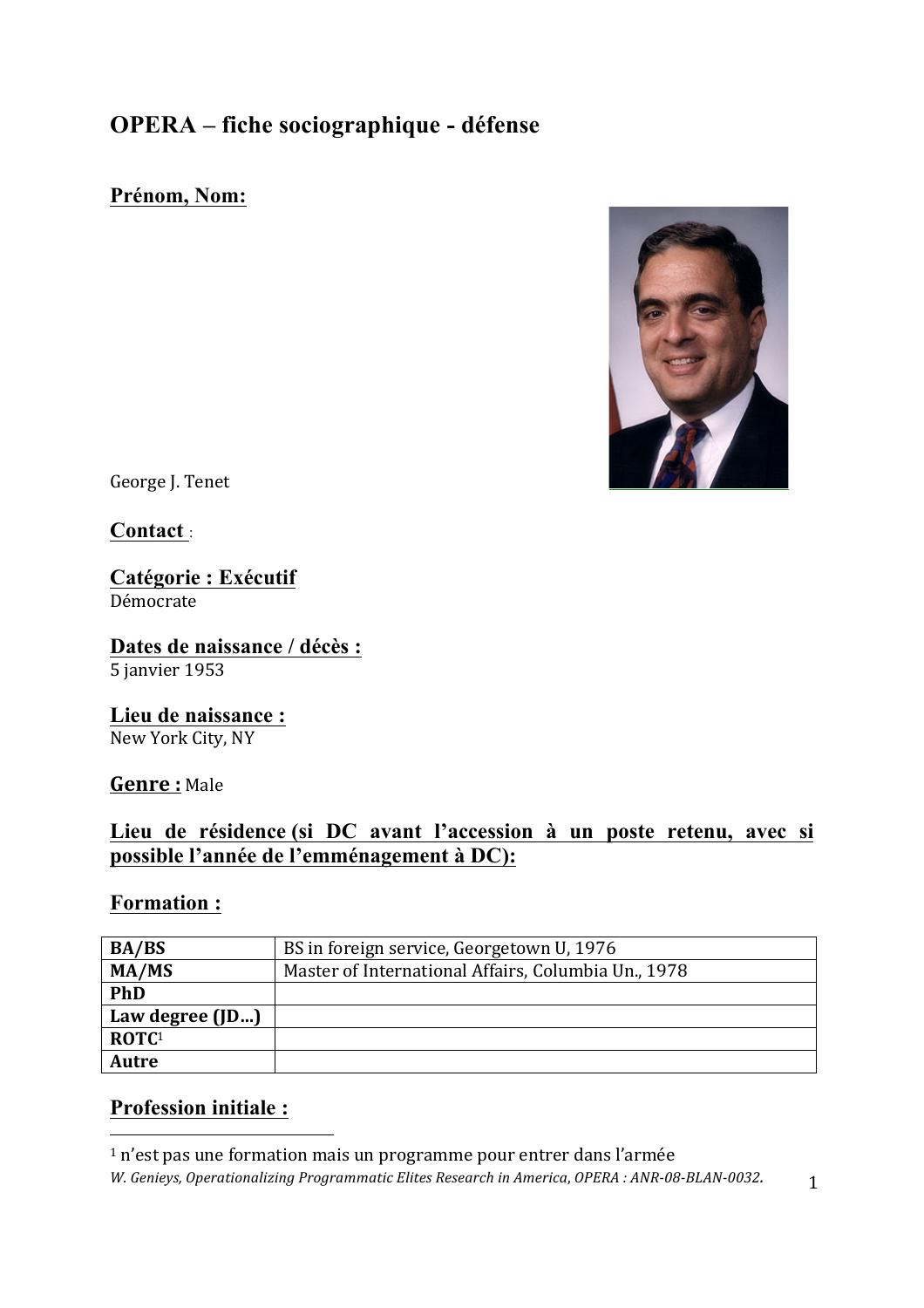## **Carrière :**

1985 – 86 : legis. asst. to Sen. H. John Heinz III, Senate Select Com. on Intelligence, Washington 1986 – 89: designee to vice chair Sen. Patrick J. Leahy, Senate Select Com. on Intelligence, Washington 1989 - 93 : dir. oversight of arms control negotiations Soviet Union/US, Senate Select Com. on Intelligence, Washington 1993 : staff dir. to chmn. Senator David Boren, Senate Select Com. on Intelligence, Washington 1993 – 95 : mem. presdl. transition team, Nat. Security Coun., Washington  $1995 - 96$ : dep. dir., CIA, Washington  $1995 - 97$ ; spl. asst. to pres., sr. dir. intelligence programs. Nat. Security Coun., Washington  $1996 - 97$ : acting dir., CIA, Washington 1997 – 2004 : dir., CIA, Washington 2004 - 2007 : disting. prof. in practice of diplomacy, Edmund Walsh Sch. Fgn. Svc. Georgetown U., Washington 2004 - 2007 : sr. rsch. assoc. Inst. Study of Diplomacy, Edmund Walsh Sch. Fgn. Svc. Georgetown U., Washington 2004- : Sr. rsch. assoc. Inst. for the Study of Diplomacy, Washington 2005- : bd. dirs. L-1 Identity Solutions, Inc. (formerly Viisage Tech. Inc.) 2005-08 : Guidance Software, Inc. 2006-08 : ind. non-exec. dir. Qineti Q Group plc 2008-: bd. dirs. QinetiQ N. Am.  $2008 -$ : mng. dir., Allen & Co. LLC, NYC

## **Sources biblio/bio, articles, divers.**

**George John Tenet** (born January 5, 1953) was the Director of Central Intelligence (DCI) for the United States Central Intelligence Agency, and is Distinguished Professor in the Practice of Diplomacy at Georgetown University.

Tenet held the position as the DCI from July 1997 to July 2004, making him the second-longest-serving director in the agency's history—behind Allen Welsh Dulles—as well as one of the few DCIs to serve under two U.S. presidents of opposing political parties.

In February 2008, he became a managing director at the merchant bank Allen & Company.

# **Background**

Tenet was born in Flushing, Queens, New York, the son of Greek immigrants Evangelia and John Tenet.<sup>[1][2][3]</sup> His father was a Greek born in modern-day southern Albania, his mother was a Greek from Greece, Epirus. [4][5] His father worked in a coal mine in France before arriving in the United States.<sup>[6]</sup> Tenet was raised in Little Neck, Queens, where he and his brother Bill worked as busboys in their family's diner (later renamed Scobee Diner). He attended Public School 94, Louis Pasteur Junior High School 67, and Benjamin N. Cardozo High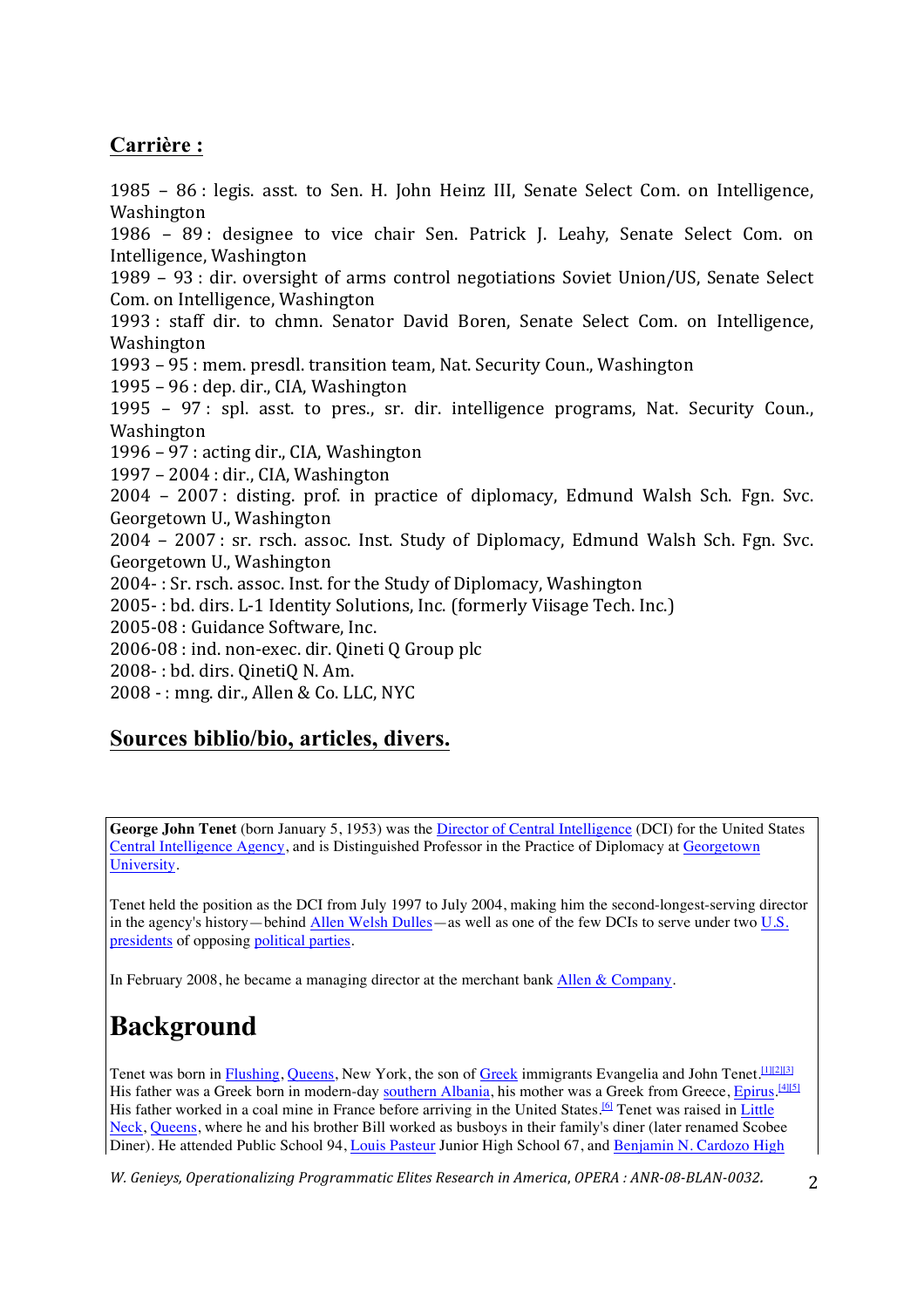School (he was a classmate of Ron Jeremy and actor Reginald VelJohnson).<sup>[7]</sup> Tenet graduated from Georgetown University in 1976 with a Bachelor of Science degree in foreign service and received a Master of International Affairs degree from Columbia University in 1978.

Tenet is married to Stephanie Glakas-Tenet. They have one son.<sup>[citation needed]</sup>

## **Early career**

Tenet became research director of the American Hellenic Institute from 1978 to 1979<sup>[8]</sup> and worked for the Solar Energy Industries Association until 1982.<sup>[9]</sup> He then began working for the Senate, first as a legislative assistant and later as Legislative Director to former Senator H. John Heinz III of Pennsylvania (1982–1985). He was a staff member of the Senate Select Committee on Intelligence (SSCI) from 1985–1988, then Staff Director of the SSCI from 1988–1993. Later, Tenet joined President-elect **Bill Clinton's** national security transition team. Clinton appointed Tenet Senior Director for Intelligence Programs at the National Security Council (1993–  $1995)$ .  $\frac{1001111}{100}$ 

## **CIA career**

Tenet was appointed Deputy Director of Central Intelligence in July 1995. After John Deutch's abrupt resignation in December 1996, Tenet served as acting director. This was followed by the reluctant withdrawal of Anthony Lake, after it became apparent to Lake that his nomination had been successfully blocked by Republicans in Congress.<sup>[12]</sup> Tenet was then officially appointed Director on July 11, 1997, after a unanimous confirmation vote in the Senate. While the Director of Central Intelligence has been replaced by an incoming administration since Jimmy Carter replaced DCI George H. W. Bush, Tenet served through the end of the Clinton administration and well into the term of George W. Bush. In 1999 the Director declined to reveal the overall budget for intelligence operations (including the CIA) which was a departure from his release the previous two years. This led to criticism from government transparency experts.  $\frac{[13]}{[13]}$ 

Tenet embarked on a mission to regenerate the CIA, which had fallen on hard times since the end of the Cold War. The number of agents recruited each year had fallen to an all-time low, a 25% decline from the Cold War peak. Tenet appealed to the original mission of the agency, which had been to "prevent another Pearl Harbor". The trick was to see where danger might come from in the post-Cold War world. Tenet focused on potential problems such as "the transformation of Russia and China", "rogue states" like North Korea, Iran and Iraq, and terrorism. $\frac{[14]}{[14]}$ 

## • **1999 Bombing of the Chinese Embassy in Belgrade**

Main article: US bombing of the People's Republic of China embassy in Belgrade

On May 7, 1999, during the Kosovo War, U.S. bombers struck the Chinese embassy in Belgrade with five JDAM precision guided bombs, killing three Chinese reporters and injuring 20 others. The United States claimed the attack was accidental. In testimony before a congressional committee, Tenet later admitted the strike was the only one in the campaign organized and directed by his agency, though he still claimed it was not deliberate.<sup>[15][16]</sup> Later analysis has suggested that a 100-yard error in a military targeting database maintained by the Pentagon was not corrected or updated in a timely manner and that other systems intended to prevent such incidents failed to perform as expected. As a result of this and other incidents, systematic changes were made to pre-strike Rules of Engagement (ROE) for U.S. pilots, including checklists verifying target information and coordinates. China has never accepted the United States' version of events, although Tenet in a published work noted in a bit of black humor that in the prelude to the bombing of Iraq, China had, through unofficial channels, provided the Agency with the exact GPS coordinates of their Embassy in Baghdad so as to ensure the CIA knew the precise location. $\frac{117}{12}$ 

### • **Al-Qaeda and the War on Terror**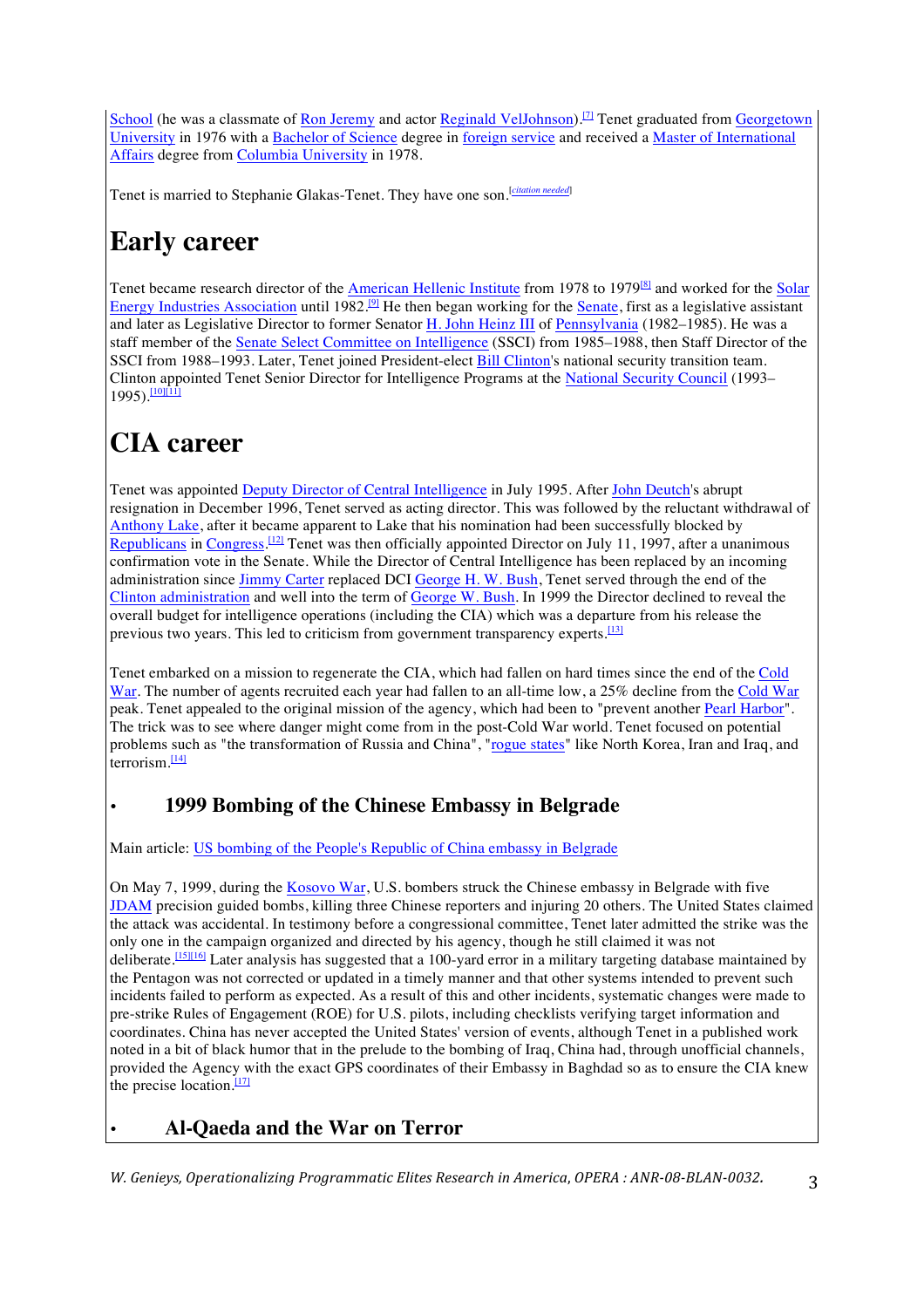By 1999 al-Qaeda had emerged as a significant terrorist threat. The 1998 bombings of two U.S. African embassies were the latest in a string of attacks on American interests in the west Indian-Ocean region. And in 2000 the USS Cole was bombed in Aden in an attempt to sink her, killing 17 naval personnel.

#### **Bin Laden Plan**

In 1999 Tenet put forward a grand "Plan" for dealing with al-Qaeda. In preparation, he selected new leadership for the CIA's Counterterrorist Center (CTC). He placed Cofer Black in charge of the CTC, and Richard Blee (a "top-flight executive" from Tenet's own suite) in charge of the CTC's **Bin Laden unit**. Tenet assigned the CTC to develop the Plan. The proposals, brought out in September, sought to penetrate Qaeda's "Afghan sanctuary" with U.S. and Afghan agents, in order to obtain information on and mount operations against Bin Laden's network. In October, officers from the Bin Laden unit visited northern Afghanistan. Once the Plan was finalized, the Agency created a "Qaeda cell" (whose functions overlapped those of the CTC's Bin Laden unit) to give operational leadership to the effort.

The CIA concentrated its inadequate financial resources on the Plan, so that at least some of its more modest aspirations were realized. Intelligence collection efforts on bin Laden and al-Qaeda increased significantly from 1999. "By 9/11", said Tenet, "a map would show that these collection programs and human [reporting] networks were in place in such numbers as to nearly cover Afghanistan". (But this excluded Bin Laden's inner circle itself.) $\frac{18}{8}$ 

#### **Predator drone**

The CIA also experimented with a small remote-controlled reconnaissance aircraft, the Predator, to try to spot Bin Laden in Afghanistan. A series of flights in autumn 2000, overseen by CTC officials and flown by USAF drone pilots from a control room at the CIA's Langley headquarters, produced probable sightings of the al-Qaeda leader.<sup>[19]</sup>

Black and others became advocates of arming the Predator with adapted Hellfire anti-tank missiles to try to kill Bin Laden and other Qaeda leaders in targeted killings. But there were both legal and technical issues. Tenet in particular was concerned about the CIA moving back into the business. And a series of live-fire tests in the Great Basin Desert in Nevada in summer 2001 produced mixed results.

Tenet advised cautiously on the matter at a meeting of the Cabinet-level Principals Committee on September 4, 2001. If the Cabinet wanted to empower the CIA to field a lethal drone, Tenet said, "they should do so with their eyes wide open, fully aware of the potential fallout if there were a controversial or mistaken strike". National Security Adviser Condoleezza Rice concluded that the armed Predator was required, but evidently not ready. It was agreed to recommend to the CIA to resume reconnaissance flights. The "previously reluctant" Tenet then ordered the Agency to do so. The CIA was authorized to "deploy the system with weapons-capable aircraft".<sup>[20]</sup>

#### **Strategic assessments branch**

In late 2000 Tenet, recognizing the deficiency of "big-picture" analysis of al-Qaeda, appointed a senior manager in the Counterterrorist Center to investigate "creating a strategic assessment capability". In the spring of 2001 the CTC got back to him, requesting the hiring of "a small group of contractors not involved in day-to-day crises to digest vast quantities of information and develop targeting strategies".

The CTC's Strategic Assessments Branch was formally set up in July. But it struggled to find personnel. The head of the branch finally took up his post on September 10, 2001.<sup>[21]</sup>

#### **September 11 attacks**

After the September 11 attacks, many observers criticized the Intelligence Community for numerous "intelligence failures" as one of the major reasons why the attacks were not prevented.<sup>[22]</sup>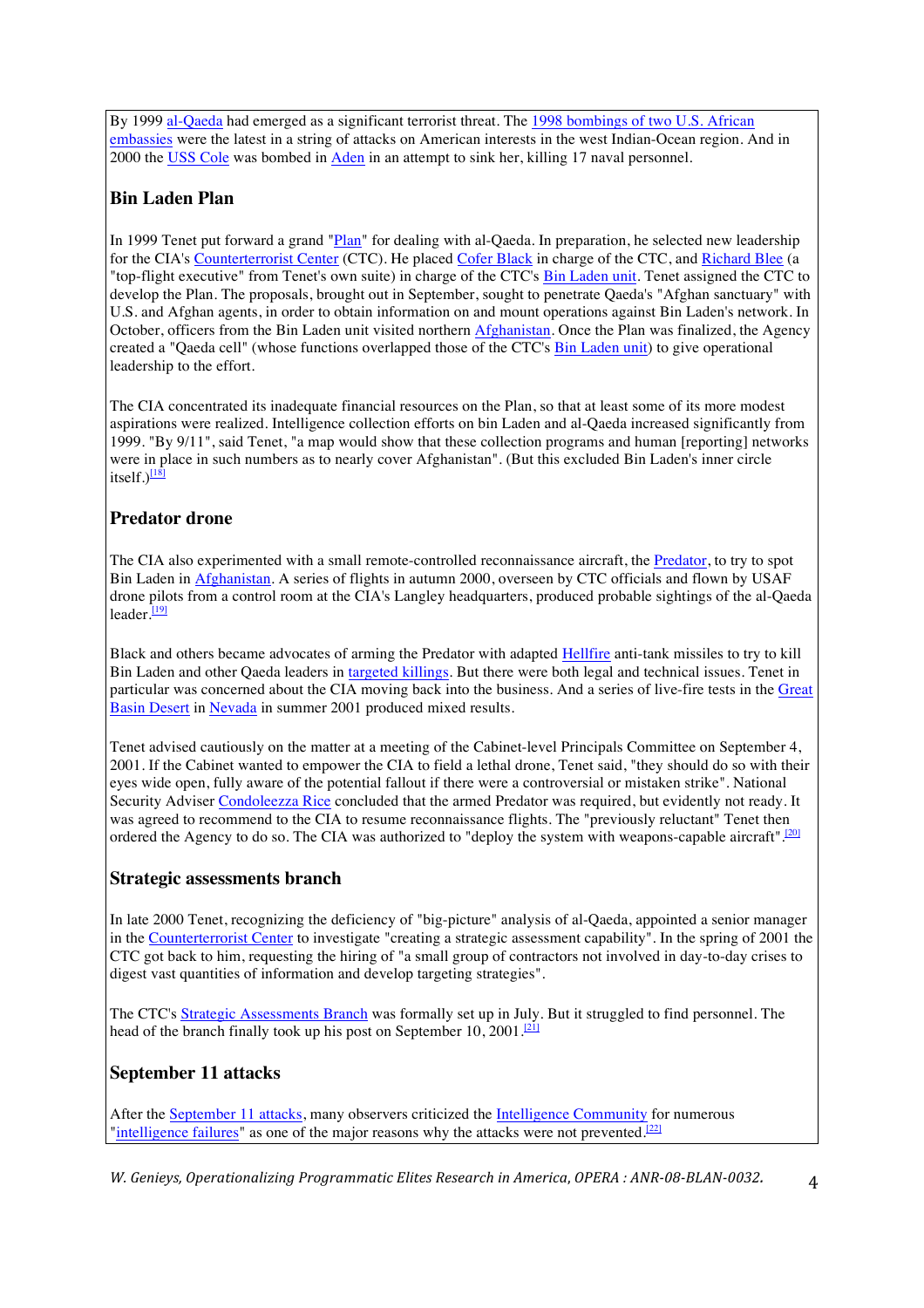Tenet testified before a public hearing of the Sept. 11 Commission investigating 9/11, that he did not meet with Bush in August 2001, the month before the September 11 attacks. The same evening after the hearings, a CIA spokesman corrected Tenet's testimony, stating that Tenet did indeed meet with Bush twice in August.<sup>[23]</sup> Tenet in his memoir writes of his memorable visit to Bush at Bush's ranch in Crawford, Texas, in August 2001.<sup>[12]</sup>

In August 2007, a secret report written by the CIA inspector general was made public (originally written in 2005 but kept secret). The 19-page summary states that Tenet knew the dangers of Al Qaeda well before September 2001, but that the leadership of the CIA did not do enough to prevent any attacks. Tenet reacted to the publication of this report by calling it "flat wrong", citing in particular the planning efforts of the past two years.<sup>[24]</sup>

Tenet immediately increased the size and capability of the CIA's special operations component housed in the Special Operations Group of the Special Activities Division. This force had been allowed to diminish under the early Clinton administration. These Paramilitary Operations Officers were the first to enter both Afghanistan and Iraq. Once in these countries these officers organized and led the Northern Alliance against the Taliban in Afghanistan and the Kurds against Ansar Al-Islam and Saddam's forces in Iraq. The rebuilding of this capability and the successful employment of these elite commandos is considered one of Tenets greatest achievements in the Global War on Terror.<sup>[25][26][27]</sup>

#### **Worldwide Attack Matrix**

Tenet considered that his Al-Qaeda plan had placed the CIA in a better position to respond after the September 11 attacks. As he put it,

How could [an intelligence] community without a strategic plan tell the president of the United States just four days after 9/11 how to attack the Afghan sanctuary and operate against al-Qa'ida in ninety-two countries around the world? $\frac{281}{28}$ 



Tenet (left, in pink tie) briefs President George W. Bush in the Oval Office along White House Chief of Staff Andrew Card and Vice President Dick Cheney (face not seen).

This was at a meeting of the restricted National Security Councilor "war council"—at Camp David on September 15, 2001. Tenet presented the Worldwide Attack Matrix, a blueprint for what became known as the War On Terror.<sup>[22]</sup> He proposed firstly to send CIA teams into Afghanistan to collect intelligence on, and mount covert operations against, al-Qaeda and the Taliban. The teams would act jointly with military Special Operations units. "President Bush later praised this proposal, saying it had been a turning point in his thinking."<sup>[29]</sup>

#### **Water boarding and enhanced interrogation techniques (EITs)**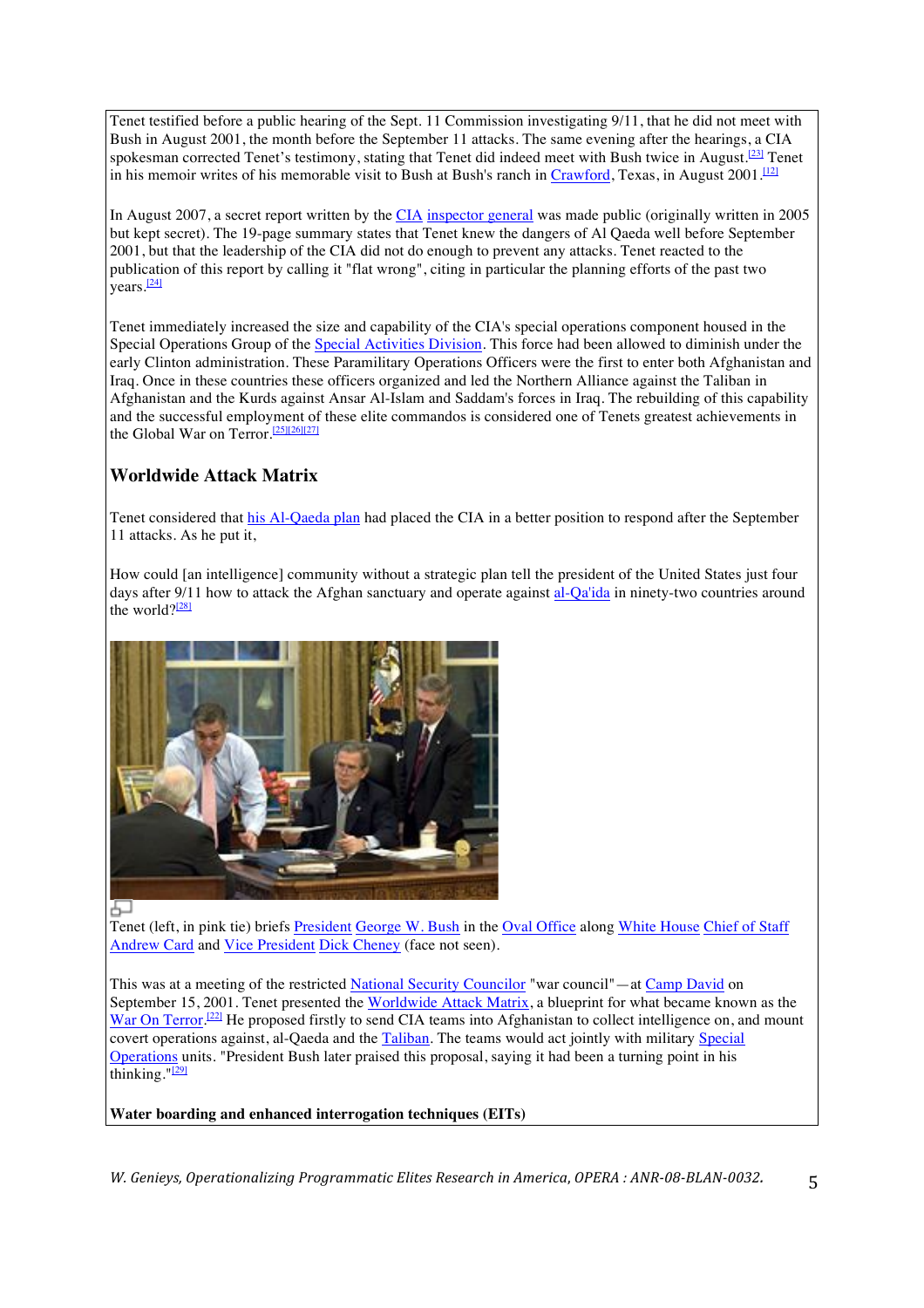The CIA was authorized by President Bush to use water boarding (a method of torture) and other forms of "Enhanced Interrogation Techniques" during interrogations of Khalid Sheikh Mohammed, Abu Zubaydah and Abd al-Rahim al-Nashiri, all suspected Al Qaida members, during Tenet's directorship.<sup>[30][31]</sup>

## • **Iraq WMD controversy**

According to a report by veteran investigative journalist Bob Woodward in his book *Plan of Attack*, Tenet privately lent his personal authority to the intelligence reports about weapons of mass destruction (WMDs) in Iraq.<sup>[32]</sup> At a meeting on December 12, 2002, he assured Bush that the evidence that Iraq had WMDs amounted to a "slam dunk case." After several months of refusing to confirm this statement, Tenet stated that it was taken out of context. He indicated that it was made pursuant to a discussion about how to convince the American people to support invading Iraq.<sup>[33]</sup> The search following the 2003 invasion of Iraq by U.S., British and international forces yielded no significant WMDs.

In September of 2002, the Senate Intelligence Committee met with Tenet in a closed-door session. Sen. Bob Graham requested a National Intelligence Estimate (NIE) on Iraq. Tenet responded by saying "We've never done a National Intelligence Estimate on Iraq" and resisted the request to provide one to Congress. Graham insisted "This is the most important decision that we as members of Congress and that the people of America are likely to make in the foreseeable future. We want to have the best understanding of what it is we're about to get involved with." Tenet refused to do a report on the military or occupation phase, but reluctantly agreed to do a NIE on the weapons of mass destruction. Graham described the Senate Intelligence Committee meeting with Tenet as "the turning point in our attitude towards Tenet and our understanding of how the intelligence community has become so submissive to the desires of the administration. The administration wasn't using intelligence to inform their judgment; they were using intelligence as part of a public relations campaign to justify their judgment." $[34]$ 

Congress voted to support the Iraq war based on the NIE Tenet provided in October of 2002. However, the bipartisan "Senate Intelligence Committee Report on Prewar Intelligence" released on July 7, 2004, concluded that the key findings in the 2002 NIE either overstated, or were not supported by, the actual intelligence. The Senate report also found the U.S. Intelligence Community to suffer from a "broken corporate culture and poor management" that resulted in a NIE which was completely wrong in almost every respect.<sup>[35]</sup>

## • **Resignation**

Citing "personal reasons", Tenet submitted his resignation to President Bush on June 3, 2004. James Pavitt, his Deputy Director for Operations at the CIA, announced his resignation the following day, leading to speculation that the exit of both senior intelligence officials was related to the controversy over alleged Iraqi WMDs and the decision to go to war. Admiral Stansfield Turner, director of the CIA under President Jimmy Carter, said, "I think the president feels he's in enough trouble that he's got to begin to cast some of the blame for the morass that we are in Iraq on to somebody else and this was one subtle way to do it." (*Boston Herald*, June 4, 2004) However, Bush voiced support for Tenet's efforts, stating, "George Tenet did a superb job for America. It was a high honor to work with him, and I'm sorry he left." (*Reuters*, June 5, 2004)

### • **Presidential Medal of Freedom**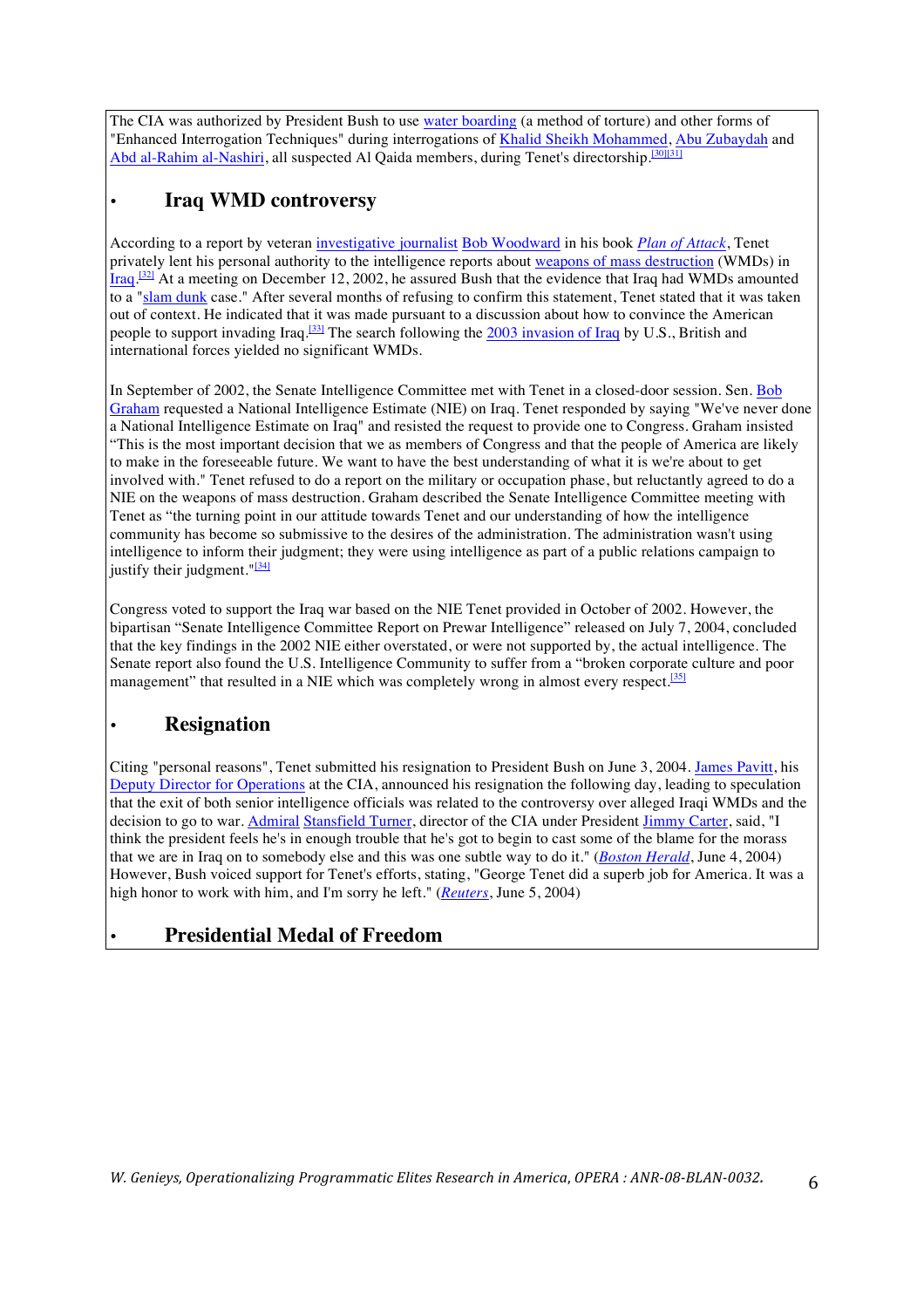

President Bush awarding the Presidential Medal of Freedom to Tenet on December 14, 2004.

Tenet's seven-year term as Director of Central Intelligence was the second-longest in U.S. history. On December 14, 2004, President Bush awarded Tenet the Presidential Medal of Freedom. This was controversial, both because George Tenet had been wrong in his assertion that there were nuclear weapons in Iraq and because many critics felt that it was given more for political reasons than merit.<sup>[36]</sup>

# **Recent activities**

## • **QinetiQ**

In October 2006 Tenet joined QinetiQ as an independent non-executive director.<sup>[37]</sup> Tenet then stepped down from the board in February 2008 to become the managing director of the secretive investment bank Allen & Company.<sup>[38]</sup> Tenet also sits on the boards of directors of <u>L-1 Identity Solutions</u>, a major supplier of biometric identification software, and Guidance Software, which makes forensic software used to search computer hard drives for evidence.<sup>[39]</sup> Along with a number of other notable Greek Americans, he is a member of the advisory board of The Next Generation Initiative, a leadership program aimed at getting students involved in public affairs.

### • **Memoir**

Main article: At the Center of the Storm: My Years at the CIA

In April 2007 Tenet released his memoir titled *At the Center of the Storm: My Years at the CIA*. He appeared on *60 Minutes* on April 29, 2007, offering much criticism of the Bush administration. The book was the top-selling book in sales in the first week after publication.

*The One Percent Doctrine: Deep Inside America's Pursuit of its Enemies since 9/11* (2006) by Ron Suskind claims that Abu Zubaydah, once said to be al-Qaida chief of operations, was a low-level functionary and mentally ill.<sup>[40]</sup> In his memoirs, Tenet commented as follows:

**42** A published report in 2006 contended that Abu Zubaydah was mentally unstable and that the administration had overstated his importance. Baloney. Abu Zubaydah had been at the crossroads of many al Oalida operations and of many al-Qa'ida operations and was in position to—and did—share critical information with his interrogators. Apparently, the source of the rumor that Abu Zubaydah was unbalanced was his personal diary, in which he adopted various personas. From that shaky perch, some junior Freudians leapt to the conclusion that Zubaydah had multiple personalities. In fact, Agency psychiatrists eventually determined that in his diary he was using a sophisticated literary device to

**"**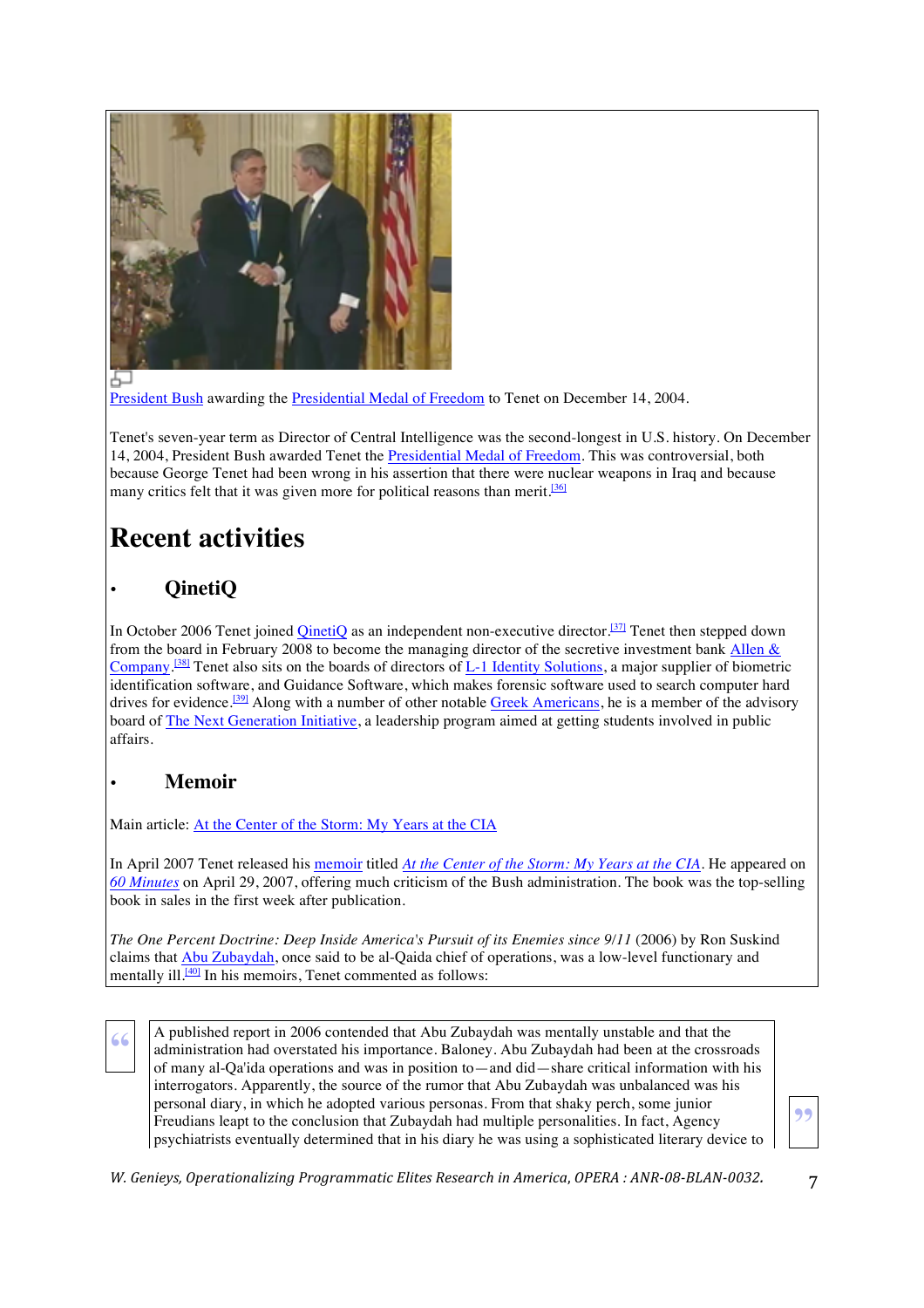express himself. And, boy, did he express himself.<sup>[41]</sup>

Critics pointed out a factual error in Tenet's book. On the book's first page, Tenet tells of a conversation with then-Pentagon advisor Richard Perle on September 12, 2001 in which Tenet claims Perle told him in person that "Iraq had to pay for the attack". But the conversation could not have occurred on that day, because Perle was stranded in Paris, France, on September 12 and did not return to Washington until three days later. Perle later stated that the two men indeed crossed each other one morning, as claimed by Tenet, but only later in the same week and not on September 12. But Perle insisted that he and Tenet exchanged no words in that encounter.<sup>[42][43]</sup>

## **See also**

• Bin Laden Issue Station: The CIA's Osama bin Laden-tracking unit, 1996–2003.

## **References**

- 1. **Jump up ^** editor, Stephen E. Atkins,. *The 9/11 encyclopedia* (2nd ed. ed.). Santa Barbara, Calif.: ABC-CLIO. p. 402. ISBN 9781598849219. "...and his mother was an ethnic Greek who had fled Communist Albania."
- 2. **Jump up ^** http://www.goodreads.com/author/show/338288.George\_Tenet
- 3. **Jump up ^** "Paid Notice: Deaths TENET, EVANGELIA". *The New York Times*. April 13, 2008.
- 4. **Jump up ^** *Ghost Wars: The Secret History of the CIA, Afghanistan, and Bin Laden, from the Soviet Invasion to September 10, 2001*, by Steve Coll, pub Penguin Books, 2005, ISBN 0143034669
- 5. **Jump up ^** *A Pretext For War: 9/11, Iraq, And The Abuse Of America's Intelligence Agencies*, by James Bamford, pub Anchor Books, 2005, ISBN 140003034X
- 6. **Jump up ^** Tenet, George; Bill Harlow (2007). "Chapter I: The Towpath, p.10". *At the Center of the Storm: My Years at the CIA*. HarperCollins. p. 576. ISBN 0-06-114778-8.
- 7. **Jump up ^** Queens Tribune Online, QConfidential
- 8. **Jump up ^** Hellenic News of America
- 9. **Jump up ^** [1]
- 10. **Jump up ^** Diamond, John (October 14, 2002). "CIA director's allies outrank his enemies". *USA Today*. Retrieved May 3, 2010.
- 11. **Jump up ^** Militaryfactory.com
- 12. ^ Jump up to: *<sup>a</sup> <sup>b</sup>* Tenet, George; Bill Harlow (2007). *At the Center of the Storm: My Years at the CIA*. HarperCollins. ISBN 0-06-114778-8.
- 13. **Jump up ^** Ackerman, Spencer (20 June 2012). "Washington's Five Worst Arguments for Keeping Secrets From You". *Wired*. (http://www.wired.com/dangerroom/2012/06/governmentsecrecy/all/?utm\_source=Contextly&utm\_medium=RelatedLinks&utm\_campaign=Previous). Retrieved June 21, 2012.
- 14. **Jump up ^** Steve Coll, *Ghost Wars* (Penguin, 2005 edn), pp.317, 354, 359–62.
- 15. **Jump up ^ Tenet, George** (July 22, 1999). "DCI Statement on the Belgrade Chinese Embassy Bombing House Permanent Select Committee on Intelligence Open Hearing". Central Intelligence Agency. Retrieved October 4, 2006.
- 16. **Jump up ^** Schmitt, Eric (July 23, 1999). "In a Fatal Error, C.I.A. Picked a Bombing Target Only Once: The Chinese Embassy". New York Times. Retrieved October 22, 2009.
- 17. **Jump up ^** "Strong Protest by the Chinese Government Against The Bombing by the US-led NATO of the Chinese Embassy in the Federal Yugoslavia". Ministry of Foreign Affairs of the People's Republic of China. November 17, 2001. Retrieved October 22, 2009.
- 18. **Jump up ^** Steve Coll, *Ghost Wars* (Penguin, 2005 edn), pp.436–7, 451–2, 455, 456, 466–72, 485, 646 note 42, 654 note7; *9/11 Commission Report*, chapter 11, p.357 (HTML version); ibid., chapter 4, p.142-3 (HTML version); cf. ibid, chapter 6, p.204 (HTML version); Tenet statement to the Joint Inquiry on 9/11, Oct. 17, 2002; Tenet, *At The Center Of The Storm*, pp.119, 120.
- 19. **Jump up ^** Steve Coll, *Ghost Wars*, pp.527, 532; *9/11 Commission Report*, chapter 6, pp. 189–90 (HTML version)

*W. Genieys, Operationalizing Programmatic Elites Research in America, OPERA* : ANR-08-BLAN-0032.  $\qquad 8$